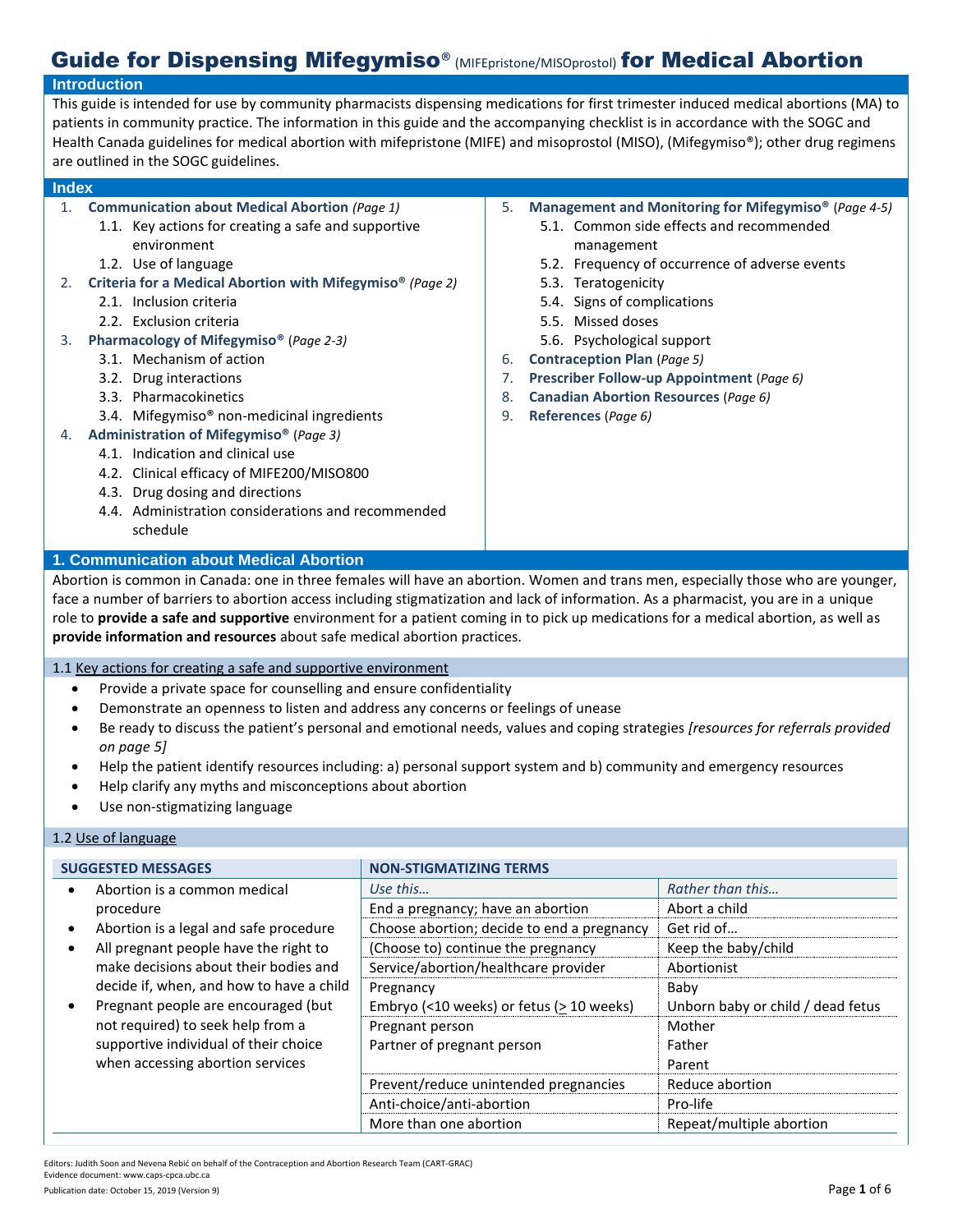## **2. Criteria for a Medical Abortion with Mifegymiso®**

## 2.1 Inclusion criteria

When a patient arrives at your pharmacy with a Mifegymiso<sup>®</sup> prescription, they will have already had an in-depth conversation about **informed consent** with their prescriber who will have covered all their options and confirmed their eligibility for a medical abortion (MA) with Mifegymiso®, including:

- 1. MA involves using drugs to end a pregnancy.
- 2. MA with mifepristone 200 mg oral and misoprostol 800 mcg buccal is considered as safe as surgical abortion before 63 days following last menstrual period (LMP) and is highly effective up to 70 days LMP.
- 3. MA is considered irreversible.
- 4. All drugs need to be taken as directed.
- 5. In the event of an ongoing pregnancy post-MA, a surgical abortion is recommended as the MA drugs are teratogenic.
- 6. Patients should have access to urgent medical care for the 7-14 days post-MA.
- 7. Risks include: bleeding, cramping/pelvic pain, gastrointestinal symptoms (nausea/vomiting/diarrhea), headaches, fever/chills, and pelvic/lower genital infection.
- 8. Special risks include a need for urgent surgical intervention if there is heavy bleeding, severe pain, ongoing pregnancy or retained products. The risk of mortality is 0.3 in 100,000, usually from infection or undiagnosed ectopic pregnancy. The mortality risk is similar to surgical abortion and lower than for a term pregnancy.

| 2.2 Exclusion criteria              |                                                                                             |  |
|-------------------------------------|---------------------------------------------------------------------------------------------|--|
| <b>ABSOLUTE CONTRAINDICATIONS</b>   | <b>RATIONALE</b>                                                                            |  |
| Ambivalence*                        | MA should only be initiated when the patient is certain of their decision.                  |  |
| Ectopic pregnancy                   | MA is not an appropriate treatment for a current ectopic pregnancy and the consequences     |  |
|                                     | of a missed diagnosis could be life threatening.                                            |  |
| Chronic adrenal failure             | MIFE is an anti-glucocorticoid and can impair the action of cortisol replacement therapy in |  |
|                                     | those with adrenal insufficiency.                                                           |  |
| Inherited porphyria                 | MIFE can induce δ-aminolevulinic synthetase; the rate limiting enzyme in heme biosynthesis. |  |
| Severe uncontrolled asthma*         | MIFE is an anti-glucocorticoid and can compromise control of severe asthmatic attacks.      |  |
| Hypersensitivity to ingredients*    | Allergic reaction is rare (<0.01%) [refer to Non-medicinal Ingredients on page 4].          |  |
| <b>RELATIVE CONTRAINDICATIONS</b>   | <b>RATIONALE AND MANAGEMENT</b>                                                             |  |
| Unconfirmed gestational age (GA)    | If GA is uncertain, ultrasound should be performed or other methods to date the pregnancy   |  |
|                                     | should be undertaken by the prescriber.                                                     |  |
| Intrauterine device (IUD) in place* | Pregnancies with IUDs in situ are more likely to be ectopic, which must be excluded. If an  |  |
|                                     | ultrasound indicates an intrauterine pregnancy, the IUD should be removed before MA.        |  |
| Long term corticosteroid use*       | Steroid effectiveness may be reduced for 3-4 days post-MIFE and therapy should be           |  |
|                                     | adjusted.                                                                                   |  |
| Hemorrhagic disorders or current    | MA routinely results in blood loss. Precautionary measures may be appropriate.              |  |
| anticoagulant therapy               |                                                                                             |  |
|                                     | In many studies, anemic women did not obtain MA; precaution may be appropriate.             |  |
| Anemia with hemoglobin < 95 g/L*    |                                                                                             |  |

\*Can be directly identified or addressed by a pharmacist.

## **3. Pharmacology of Mifegymiso®**

### 3.1 Mechanism of action

*MIFE* is a progesterone receptor modulator. It is a potent anti-progestin and also exhibits strong antiglucocorticoid and weak antiandrogenic properties. It blocks progesterone receptors in early pregnancy leading to **endometrial degeneration**, synthesis of prostaglandins, uterine contractility, and decline in beta-human chorionic gonadotropin (β-hCG) secretion. These events **promote the onset of bleeding**.

*MISO* is a potent synthetic prostaglandin E1 that **induces cervical ripening and uterine contractions** that expel a pregnancy.

### 3.2 Drug interactions

*MIFE* is **metabolized by CYP3A4** and is also an irreversible competitive inhibitor of CYP3A4 and, to a lesser extent, of CYPs 1A, 2B, 2D6, and 2E1. As MIFE binds CYP irreversibly and is slowly eliminated from the body, caution should be exercised when mifepristone is administered with drugs that are CYP3A4 substrates and have narrow therapeutic range. Drug interactions of importance in the clinical setting that may alter the metabolism of MIFE include:

- CYP3A4 inducers (glucocorticoids, macrolide antibiotics, rifampicin, carbamazepine, benzodiazepines, barbiturates, St. John's wort);
- CYP3A4 inhibitors (cimetidine, ketoconazole, erythromycin, chloramphenicol, spironolactone, secobarbital, grapefruit juice).

MIFE has antiglucocorticoid activity; may temporarily decrease the efficacy of corticosteroid therapy, including inhaled corticosteroids.

*MISO:* no known drug interactions. **Oral ingestion with food or antacids may decrease oral bioavailability**.

Editors: Judith Soon and Nevena Rebić on behalf of the Contraception and Abortion Research Team (CART-GRAC) Evidence document: www.caps-cpca.ubc.ca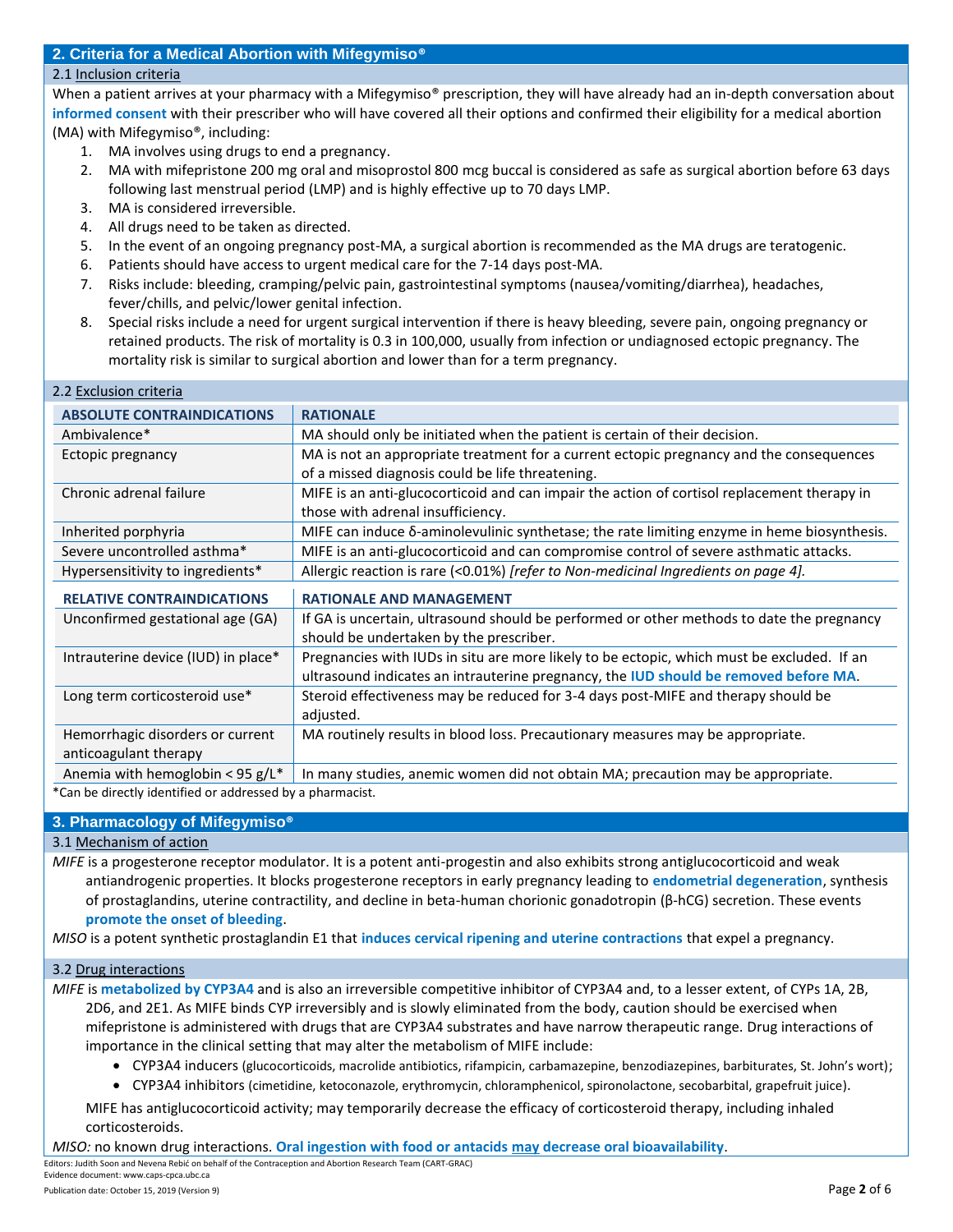## 3.3 Pharmacokinetics

*MIFE* taken orally shows non-linear pharmacokinetics. It is rapidly absorbed and distributed, reaching peak concentrations after 0.75 hours. It is 94-99% plasma-bound and is metabolized by CYP enzymes, mainly CYP3A4. Elimination is relatively slow with a halflife ranging from 83-90 hours.

*MISO* pharmacokinetic profiles vary substantially depending on the route of administration.

Buccal: time to first uterine contraction is 67 minutes, sustained for about 90 minutes and begins to decline at 5 hours after administration. The uterine response appears similar to that of vaginal administration, with less inter-individual variability. Vaginal: time to first uterine contraction is 98 minutes for moistened tablets and 82 minutes for dry tablets, sustained activity is attained at 128 minutes and 106 minutes, respectively, and uterine activity begins to decline at five hours after administration. Sublingual: tablets are absorbed through the mucosa within 20 minutes and MISO reaches peak serum concentration at 30 minutes. First-pass metabolism is avoided.

## 3.4 Mifegymiso® non-medicinal ingredients

An allergic reaction to Mifegymiso® is rare. The following is a list of non-medical ingredients that may cause a hypersensitivity reaction in addition to the drug components of mifepristone and misoprostol:

- *MIFE:* colloidal silica anhydrous, magnesium stearate, maize starch, microcrystalline cellulose and povidone K30.
- *MISO:* hydrogenated castor oil, hypromellose, microcrystalline cellulose and sodium starch glycolate.

## **4. Administration of Mifegymiso®**

## 4.1 Indication and clinical use

MIFE200/MISO800 is indicated by Health Canada for pregnancy termination up to 63 days as measured from the first day after the last menstrual period (LMP) in a presumed 28-day cycle. The SOGC indicates safe use up to 70 days LMP. There is no absolute lower gestational age limit and robust clinical data supports the use of MIFE200/MISO800 as an effective regimen up to 70 days.

### 4.2 Clinical efficacy of MIFE200/MISO800

**MIFE 200 mg oral** and **MISO 800 mcg buccal/vaginal/sublingual regimens** are considered as effective and safe.

| <b>GESTATIONAL AGE</b> | <b>CLINICAL EFFICACY OF MIFE200/MISO800*</b> | <b>RISK OF ONGOING PREGNANCY</b> |
|------------------------|----------------------------------------------|----------------------------------|
| Up to 49 days          | $95.5 - 97\%$                                | 0.9%                             |
| Up to 70 days          | $90 - 95.9\%$                                | 3.1%                             |

\*Clinical efficacy refers to completion without further intervention required.

## Pharmacist Check of Prescription Written Date

The pharmacist should review the written date on the prescription. If the prescription was written 7 days or more from when the prescription was brought to the pharmacy, the pharmacist may wish to follow-up with the prescriber.

### 4.3 Drug dosing and directions

In Canada, the approved MIFE/MISO combination product consists of oral MIFE 200 mg and buccal MISO 800 mcg, taken 24 to 48 hours after MIFE administration. Each package of Mifegymiso® contains two coloured boxes. According to SOGC guidelines, routine prophylactic antibiotics are not required; screen-and-treat is the preferred management strategy and is performed by a prescriber.

| <b>ADMINSTRATION INSTRUCTIONS</b>                                              |                                                                                                     |  |  |
|--------------------------------------------------------------------------------|-----------------------------------------------------------------------------------------------------|--|--|
| Take one MIFE 200 mg tablet orally and swallow it with water.<br>Day 1 MIFE200 |                                                                                                     |  |  |
| (green box label)                                                              |                                                                                                     |  |  |
| Day 2-3 MISO800                                                                | 24-48 hours after taking MIFE, place 4 MISO tablets (single 800 mcg buccal dose) between the cheeks |  |  |
| (orange box label)                                                             | and gums (two on each side of the mouth), leave in place for 30 minutes, and then swallow any       |  |  |
|                                                                                | leftover fragments with water. ALWAYS take MISO, even if bleeding starts after MIFE.                |  |  |
| Day 7-14 Prescriber                                                            | Follow-up must take place to verify that expulsion has been completed.                              |  |  |
| Follow-up                                                                      |                                                                                                     |  |  |

### 4.4 Administration considerations and recommended schedule

Due to the expected effects of inducing a medical abortion including vaginal bleeding and abdominal pain, it is important to consider the timing of medication administration in order to minimize patient discomfort and strain on activities of daily living. **Consider whether the patient may need to arrange personal support** (e.g. childcare, transportation, grocery shopping) over the weekend.

| <b>EXAMPLE ADMINSTRATION SCHEDULE (For a typical 9-5 working schedule)</b> |                                                                                                  |  |  |
|----------------------------------------------------------------------------|--------------------------------------------------------------------------------------------------|--|--|
| Day 1 Friday                                                               | Take MIFE in the morning. Minimal vaginal bleeding may occur; be prepared with panty liners.     |  |  |
| Day 2 Saturday                                                             | Take MISO in the morning. Expect heavy bleeding and cramping to start within 1-48 hours and last |  |  |
|                                                                            | throughout the day. Be prepared with large sanitary pads.                                        |  |  |
| Day 3 Sunday                                                               | Bleeding is expected to continue through Sunday. Take the weekend to rest.                       |  |  |
|                                                                            | If needed, the patient may consider taking the day off work on Monday.                           |  |  |

Editors: Judith Soon and Nevena Rebić on behalf of the Contraception and Abortion Research Team (CART-GRAC) Evidence document: www.caps-cpca.ubc.ca

Publication date: October 15, 2019 (Version 9) **Page 3 of 6 Page 3 of 6**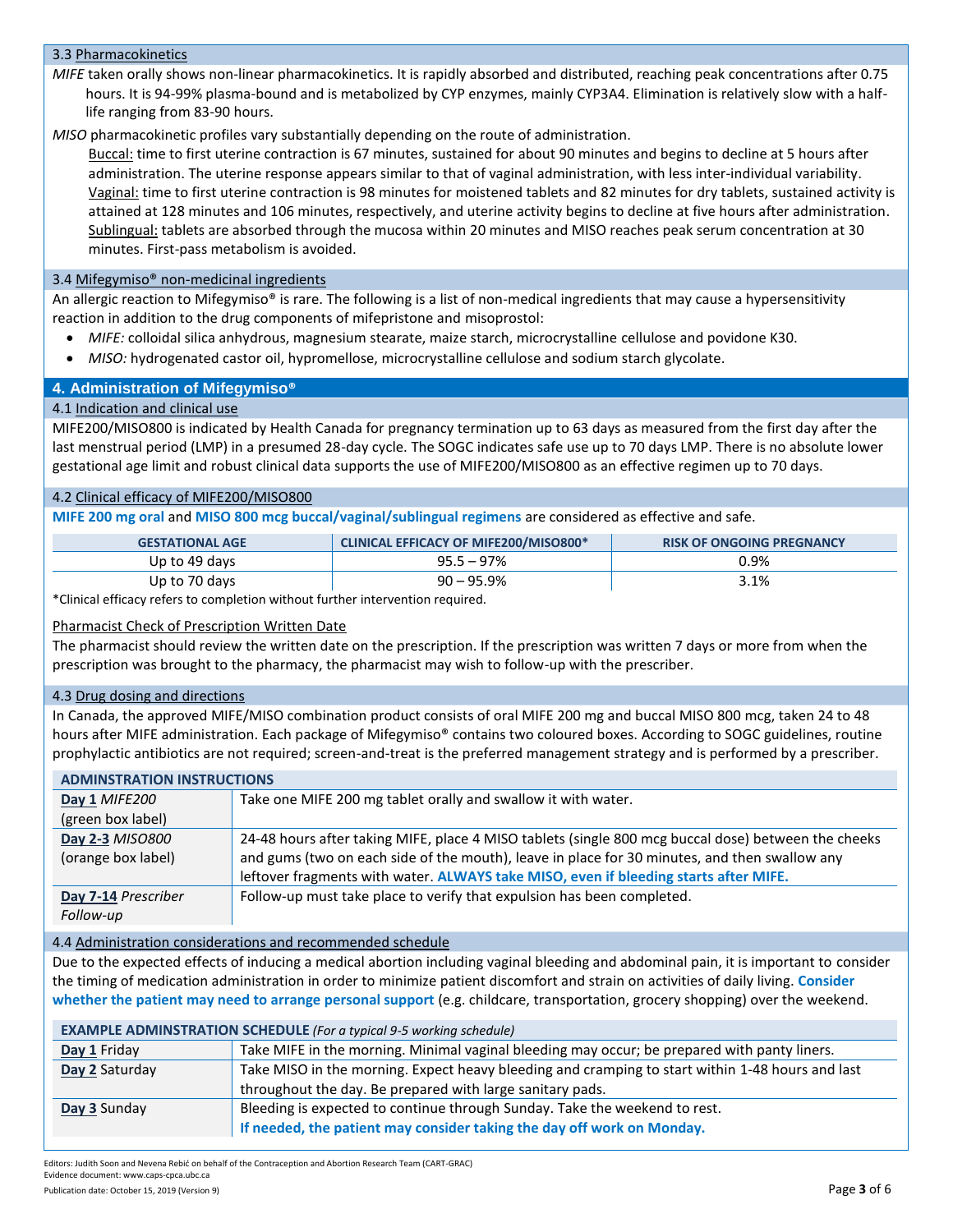| 5. Management and Monitoring for Mifegymiso <sup>®</sup> |                                                                                                                                                                                                                                                                                                                                                                                                                                                                                                  |                                                                                                                                                                                                                                                                                                                                                                                                                                                                                                                                                                                                                                                                                                                                               |  |
|----------------------------------------------------------|--------------------------------------------------------------------------------------------------------------------------------------------------------------------------------------------------------------------------------------------------------------------------------------------------------------------------------------------------------------------------------------------------------------------------------------------------------------------------------------------------|-----------------------------------------------------------------------------------------------------------------------------------------------------------------------------------------------------------------------------------------------------------------------------------------------------------------------------------------------------------------------------------------------------------------------------------------------------------------------------------------------------------------------------------------------------------------------------------------------------------------------------------------------------------------------------------------------------------------------------------------------|--|
| 5.1 Common side effects and recommended management       |                                                                                                                                                                                                                                                                                                                                                                                                                                                                                                  |                                                                                                                                                                                                                                                                                                                                                                                                                                                                                                                                                                                                                                                                                                                                               |  |
| <b>SIDE EFFECT</b>                                       | <b>WHAT TO EXPECT</b>                                                                                                                                                                                                                                                                                                                                                                                                                                                                            | <b>MANAGEMENT AND MONITORING</b>                                                                                                                                                                                                                                                                                                                                                                                                                                                                                                                                                                                                                                                                                                              |  |
| <b>Vaginal</b><br><b>Bleeding +</b><br><b>Discharge</b>  | Vaginal bleeding occurs in almost all cases and<br>is not proof of complete expulsion. Prolonged<br>heavy bleeding can be a sign of incomplete<br>expulsion.<br>Immediate bleeding: typically starts 1-48 hours<br>after taking misoprostol and lasts 2-4 hours;<br>heavier than regular menses with potential to<br>pass clots. Lasts on average 10 to 16 days.<br>Prolonged bleeding: light bleeding may<br>continue for 30 days post-pregnancy<br>termination or until next menstrual period. | • Ensure patient is prepared with maxi pads for immediate<br>bleeding.<br>• Liners may be recommended for prolonged bleeding that<br>may occur post-pregnancy termination.<br>• Advise not to use tampons.<br>Advise patient to seek help if:<br>a. They soak $>$ 2 maxi pads per hour for $>$ 2 consecutive hours,<br>or if they feel dizzy, lightheaded, or have a racing heartbeat;<br>b. They have prolonged heavy bleeding or cramping > 16 days;<br>c. They notice abnormal or foul-smelling vaginal discharge.                                                                                                                                                                                                                         |  |
| <b>Pelvic or</b><br><b>Abdominal</b><br>Pain             | Some pain and cramping are expected before<br>and during the time of expulsion. Typically<br>starts within 4 hours of misoprostol<br>administration; usually greater than typical<br>menstrual period. Usually lasts no longer than<br>24 hours.<br>Factors associated with more pain:<br>• Young age<br>• Advanced gestational age<br>• Nulliparous status<br>• Previous abortion                                                                                                               | • In most cases, NSAIDs (e.g. standard dosing of ibuprofen or<br>naproxen) can be used to manage pain as needed with no<br>requirement for prophylactic dosing.<br>• Mild opioid analgesics (e.g. codeine or oxycodone) can be<br>prescribed to be taken as needed for significant cramping or<br>severe pain.<br>• Acetaminophen is not as effective alone at reducing pain as<br>NSAIDs but may be taken in combination with codeine.<br>Advise patient to seek help if: severe pain during abortion is<br>not controlled by analgesics.                                                                                                                                                                                                    |  |
| <b>Other Side</b><br><b>Effects</b>                      | Are fairly common; nausea, vomiting, diarrhea,<br>dizziness, headache, chills/fever.                                                                                                                                                                                                                                                                                                                                                                                                             | • Nausea can be treated with over-the-counter (OTC)<br>dimenhydrinate. Alternatively, prescription ondansetron or<br>Diclectin <sup>®</sup> (doxylamine - pyridoxine) are also options. If<br>pregnancy nausea is already present, recommend taking<br>anti-nauseant before administering MIFE.<br>• Gastrointestinal side effects can be reduced by taking<br>misoprostol after a small snack. Diarrhea, fever and chills are<br>usually self-limiting and can be managed with OTC<br>medications.<br>Advise patient to seek help if: they present with fever > 38°C<br>lasting more than 6 hours, especially after taking misoprostol,<br>and if they feel weakness/faintness, nausea, vomiting, or<br>diarrhea in the days after abortion. |  |

## 5.2 Frequency of occurrence of adverse events

- Very common (≥ 10%): nausea (30-35%), vomiting (25-43%), diarrhea (59-63%); dizziness (13-16%), headache (12-14%), chills/fever (36-42%), weakness (18-22%), fatigue; gastric discomfort, abdominal pain; vaginal bleeding, spotting, uterine contractions, or cramping
- Common (1-10%): fainting; light or moderate gastrointestinal cramping; prolonged post-abortion bleeding, severe hemorrhage, endometritis, breast tenderness, heavy bleeding (may or may not require surgical termination of pregnancy)
- Uncommon (0.1-1%): arrhythmia; hemorrhagic shock, salpingitis, heavy bleeding requiring IV fluids or blood transfusion; infection; hot flushes, hypotension; bronchospasm; skin rash/pruritus

### 5.3 Teratogenicity

*MIFE*: data are limited. A prospective case series from France of 38 continuing pregnancies that were exposed to MIFE reported only two unrelated major malformations.

*MISO:* congenital anomalies associated with MISO use in the first trimester have been reported, including limb abnormalities and Moebius syndrome, which affects cranial nerve development and leads to impaired swallowing, sucking, expression of emotion, speech, and motor development. Even though terminal transverse limb defects may be detected with ultrasound, the facial components of Moebius syndrome cannot be assessed by prenatal ultrasound.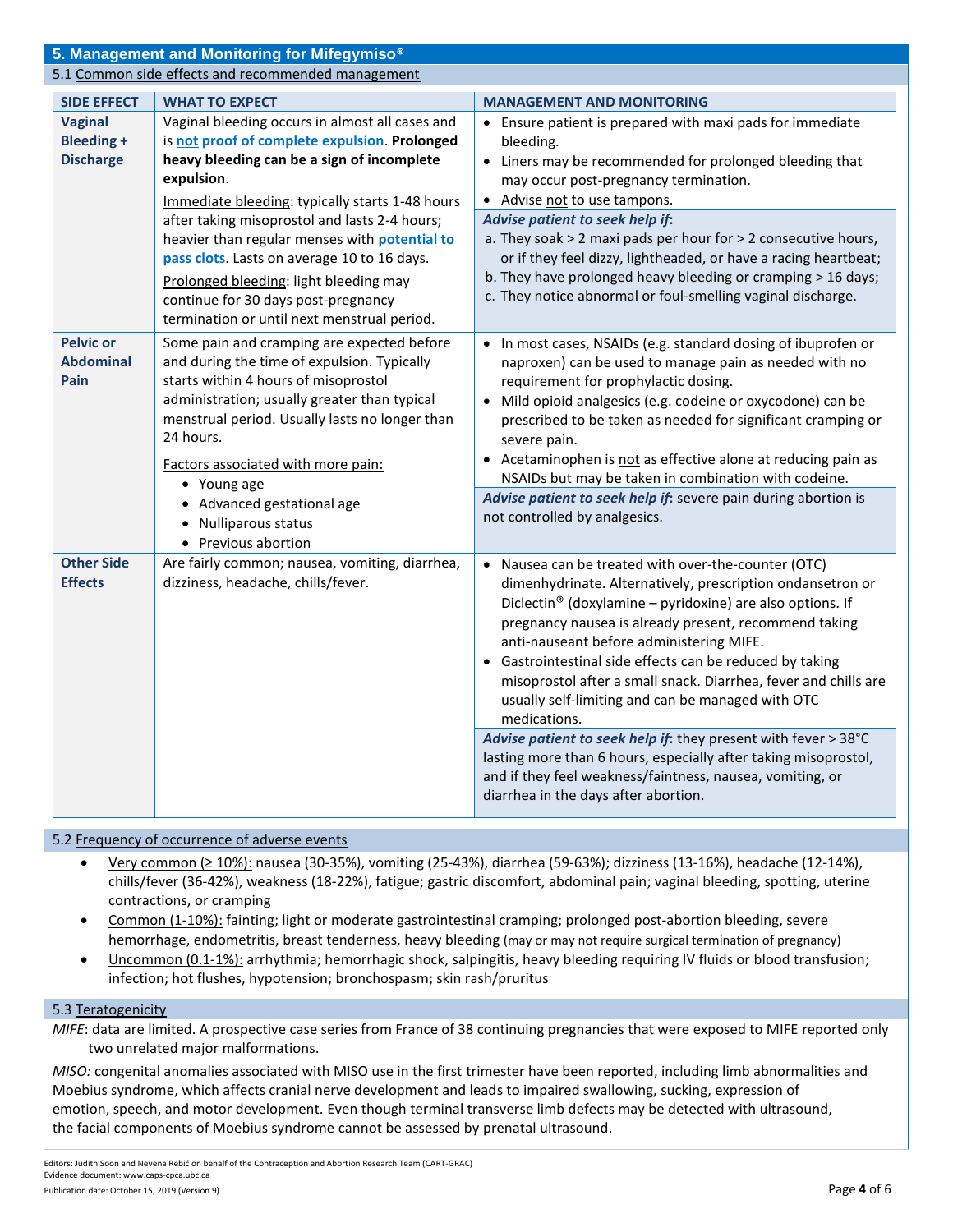## 5.4 Signs of complications

- Some of the key complications of medical abortion include: retained products of conception, post-abortion infection, toxic shock syndrome, and ongoing pregnancy. Signs and symptoms suggestive these complications are listed below*.* **Patients are encouraged to follow-up with their provider or seek emergency services if these signs of complications appear.**
- Adverse reaction reporting to Health Canada: Complete a report online at [https://webprod4.hc-sc.gc.ca/medeffect](https://webprod4.hc-sc.gc.ca/medeffect-medeffet/index-eng.jsp)[medeffet/index-eng.jsp](https://webprod4.hc-sc.gc.ca/medeffect-medeffet/index-eng.jsp) or call Canada Vigilance Regional Office at 1-866-234-2345.

| <b>COMPLICATION</b>                                  | <b>SYMPTOMS</b>                                                                                                                          |                                                                                            | <b>SIGNS UPON LAB EXAMINATION</b>                                   |
|------------------------------------------------------|------------------------------------------------------------------------------------------------------------------------------------------|--------------------------------------------------------------------------------------------|---------------------------------------------------------------------|
| <b>Retained Products</b><br>$(3 - 5%)$               | Unexpected heavy/prolonged bleeding and cramping OR<br>$\bullet$<br>Failure to have expected bleeding<br>$\bullet$                       |                                                                                            |                                                                     |
| <b>Infection</b><br>$(1\%)$                          | Abdominal or pelvic pain<br>$\bullet$<br>• Foul-smelling vaginal or cervical<br>discharge<br>• Prolonged vaginal bleeding or<br>spotting | • Fever or chills (more than 24<br>hours after MISO)<br>• Uterine or adnexal<br>tenderness | • High white blood cell count                                       |
| <b>Toxic Shock</b><br><b>Syndrome</b><br>(very rare) | • General malaise with nausea,<br>vomiting, and diarrhea<br>Absence of fever (or mild fever)<br>$\bullet$<br>Minimal abdominal pain      | • Weakness<br>• Flu-like symptoms<br>Tachycardia/hypotension<br>$\bullet$ Edema            | • High white blood cell count<br>High hemoglobin level<br>$\bullet$ |

### 5.5 Missed doses

Both **mifepristone and misoprostol are teratogenic** and have been associated with fetal abnormalities. Once the MIFE/MISO treatment has been started, there is a risk of embryotoxicity if the pregnancy is not terminated.

- *If MISO is forgotten and > 48 hours has passed since MIFE:* advise patient to take MISO as soon as possible and to inform their prescriber about the delay at their scheduled follow-up. Studies strongly support using MISO between 24 to 48 hours after MIFE; however, MISO still works when taken earlier or later and using MISO is much more effective than omitting to use the drug.
- *If vomiting occurs:*
	- o *Less than 1 hour after swallowing MIFE:* contact prescriber for assessment. The dose of MIFE may need to be repeated and taken with an anti-nauseant medication.
	- o *During buccal absorption of MISO:* contact prescriber for assessment. If there is not any bleeding within 48 hours of MISO administration, another dose may be required.
	- o *After swallowing MISO fragments 30 minutes after buccal administration:* no action required; medication has already been absorbed.
- *If MISO is swallowed before 30 minutes have passed:* there may be more gastrointestinal side effects when MISO is taken orally compared to buccally or vaginally.

## 5.6 Psychological support

There is **no evidence that early medical abortion is associated with an increase in psychological problems** such as depression, anxiety, or suicidality. A range of emotions following an abortion is normal and pregnant people who are concerned about their emotional response should be are encouraged to talk with their prescriber. You can also refer them to *Exhale*, a free, after-abortion Talkline *[refer to Canadian Abortion Resources on page 6].*

## **6. Contraception Plan**

**Fertility can return as rapidly as 8 days after a medical abortion**. Patients should discuss a contraceptive plan at the initial visit with the prescriber. Refer patients seeking more information about contraception options to the SOGC Sex and U webpage *[refer to Canada-Specific Abortion Resources on page 6].*

| <b>METHODS</b>                                 | <b>WHEN TO INITIATE</b>                                                                                                                                                                                                                                                                                                                                   | <b>SPECIAL CONSIDERATIONS</b>                                                                                                                                                      |
|------------------------------------------------|-----------------------------------------------------------------------------------------------------------------------------------------------------------------------------------------------------------------------------------------------------------------------------------------------------------------------------------------------------------|------------------------------------------------------------------------------------------------------------------------------------------------------------------------------------|
| <b>Intrauterine</b><br>device/system (IUD/IUS) | • After administering MIFE/MISO and completing abortion                                                                                                                                                                                                                                                                                                   | Insert at follow-up appointment<br>٠<br>with prescriber                                                                                                                            |
| <b>Hormonal contraceptives</b>                 | • As soon as possible after MISO administration<br>Note: There is some evidence that shows progestin-containing<br>contraceptives may reduce the effectiveness of progestin receptor<br>modulators such as MIFE, and vice versa. Currently, the available<br>clinical data does not justify delaying hormonal contraception after<br>MIFE administration. | • Counsel on appropriate barrier<br>methods for first 7 days of use<br>Initiate oral contraceptive after<br>$\bullet$<br>taking MISO<br>Provide DEPO injection 7 days<br>post-MIFE |
| <b>Condoms and spermicides</b>                 | • Can be used immediately after abortion                                                                                                                                                                                                                                                                                                                  |                                                                                                                                                                                    |
| Cervical cap or diaphragm                      | Delay initiation until bleeding stops                                                                                                                                                                                                                                                                                                                     |                                                                                                                                                                                    |

Editors: Judith Soon and Nevena Rebić on behalf of the Contraception and Abortion Research Team (CART-GRAC) Evidence document: www.caps-cpca.ubc.ca

Publication date: October 15, 2019 (Version 9) **Page 5** of 6